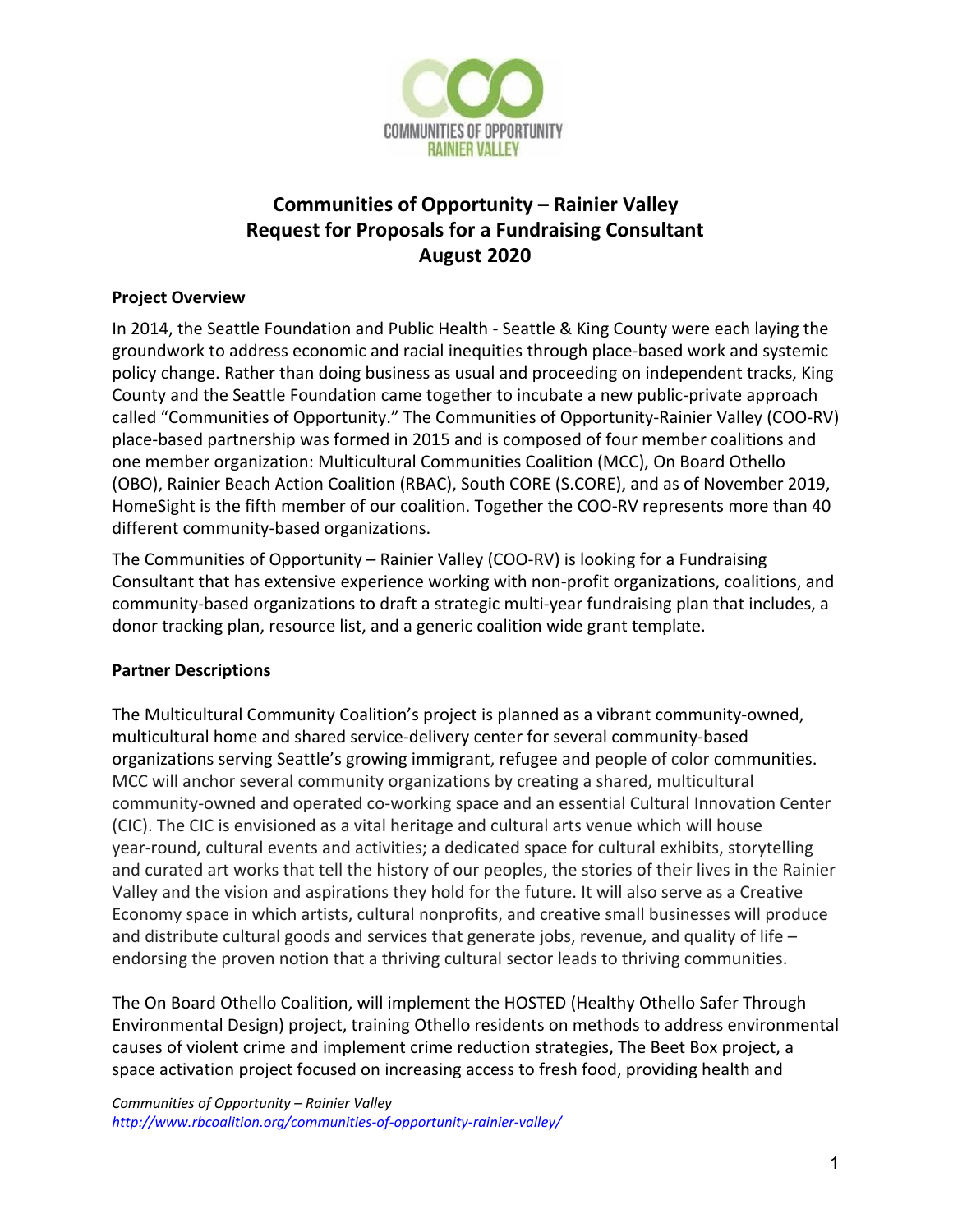

wellness activities, and creating a place for community gathering in the Othello area. In addition, OBO supports neighborhood celebrations, business support and special projects benefiting the Othello area.

RBAC Rainier Beach Action Coalition (RBAC) will conduct community connection activities by effectively operating A Beautiful Safe Place for Youth: Corner Greeters youth and neighborhood crime intervention program. RBAC will also impact health through the operation of the Rainier Beach Farm Stand, supporting farmers of color, providing access to fresh, healthy, affordable and culturally relevant produce."

South Communities Organizing Racial & Regional Equity (SouthCORE) is composed of over 20 community-based organizations working to make sustainable multi-racial neighborhoods in the Rainier Valley and South King County. SouthCORE is working on the Graham Street Neighborhood to develop a shared vision for the future. Together we imagined what development without displacement could look like for our neighborhood after the new light rail station is operational in 2031. We aren't waiting, though, for property values to rise and rents to go up – we are planning now to ensure that the communities who are here can choose to stay here.

HomeSight is working in collaboration with other developers to build the 3.2 acre transit-oriented Othello Square campus. HomeSight's is developing 213 units of step-up apartments for families and 40,000 sq. ft of commercial space aimed to increase access to economic opportunities, educational resources, small business incubation, cultural celebration and preservation, and financial services.

In 2015, The Communities of Opportunity - Rainier Valley formed a Steering Committee that acts as the decision making body for the whole partnership. The Steering Committee consists of two representatives per coalition/organization that meet on a monthly basis to discuss strategy implementation, evaluation methods, and capacity building.

## **Values, Priority Areas, & Guiding Principles**

## **Values**

## **Equity**

Work intentionally to eliminate racial, ethnic, socio-economic and geographic disparities in health and well-being.

## **Process Equity**

An inclusive, fair and open process.

```
Communities of Opportunity – Rainier Valley
http://www.rbcoalition.org/communities-of-opportunity-rainier-valley/
```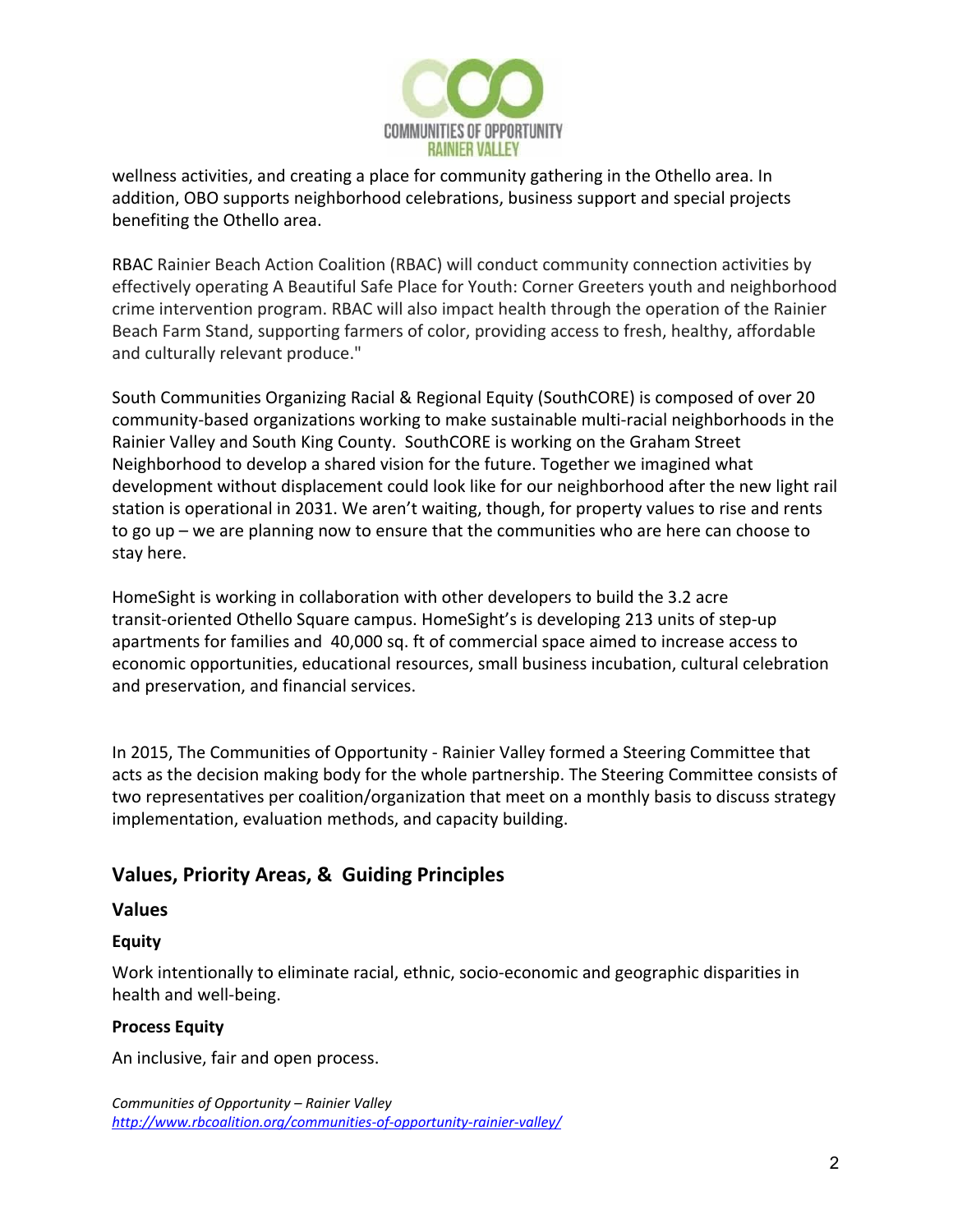

#### **Community Engagement**

Authentic community engagement that involves listening to and understanding the unique histories of communities.

### **Driven by quantitative and qualitative data**

Data will track and report progress, as well as support given for promising and evidence-based practices.

#### **Innovation**

Recognize that change involves risk and value an adaptive approach that views failure as an important part of the learning process.

## **Guiding Principles**

- 1. Consistently demonstrate the values of equity, respect and partnership.
- 2. Ensure low-income communities and communities of color affected by inequities develop and own the solutions.
- 3. Advocate for and change institutional policies and processes to support equity goals.
- 4. Encourage investments (both funding and in-kind resources) in long-term community capacity building and in systems, policy and practice changes that lead to greater racial and economic equity throughout King County
- 5. Catalyze alignment of funding streams and partners across issues and sectors to seek preventive strategies that address root causes of today's inequities.
- 6. Be transparent and show how data and community expertise inform initiative strategies.
- 7. Continuously learn, improve and share work publicly.
- 8. Focus on geographic communities with the greatest needs, while simultaneously sharing lessons learned and building relationships across King County – We are one King County.

## **Four Priority Areas:**

## **Quality Affordable Housing**

Preservation and development of affordable housing that is in close proximity to transit, jobs, and education.

## **The Right to be Healthy**

Access to healthy, affordable food and safe places outside to be physically active, especially for our youth.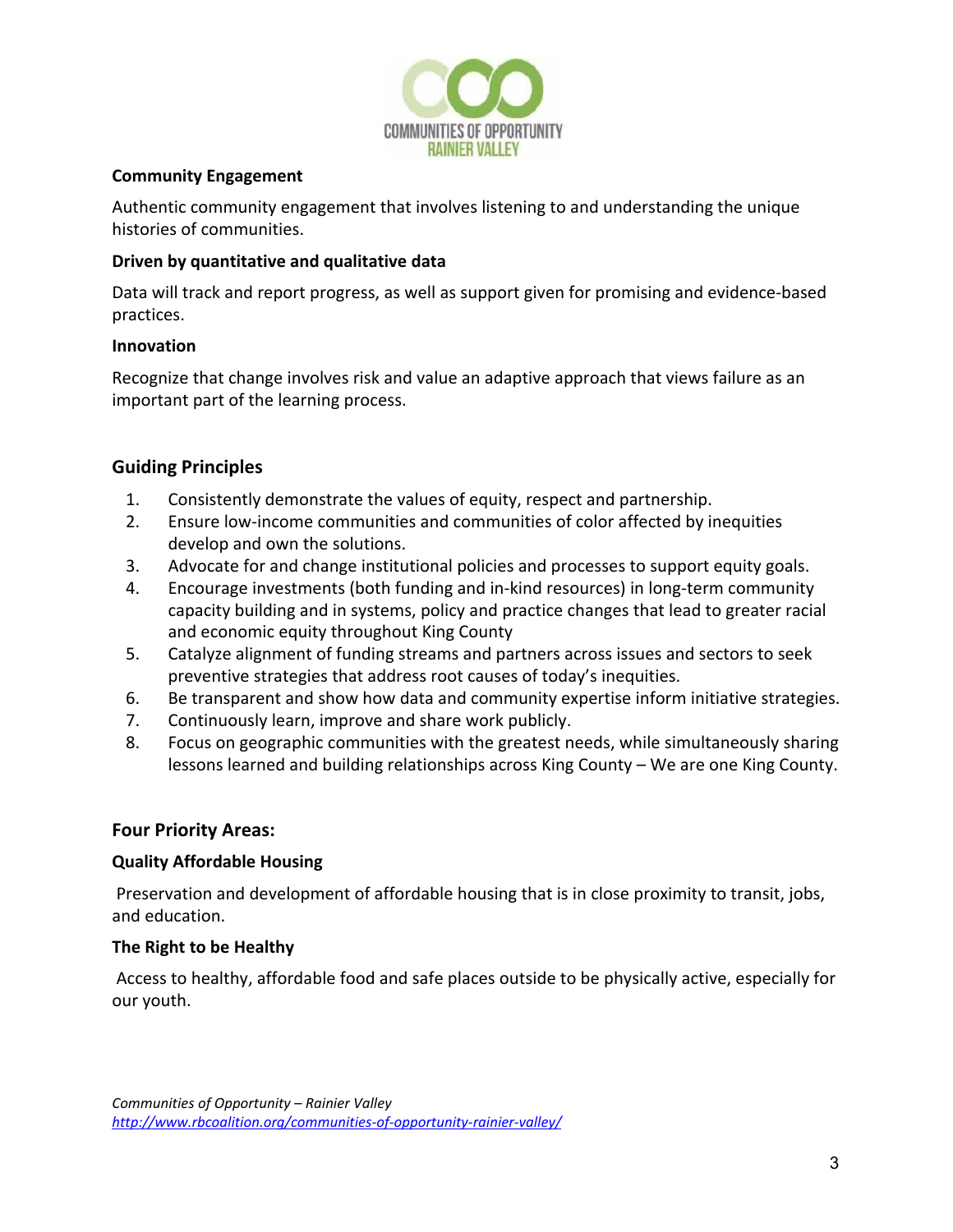

#### **Increased Economic Opportunity**

Workforce development that includes local hires, support of new local businesses, and inclusion of our youth.

### **Strong Community Connections**

Increased civic participation and engagement, cultural preservation, and access to safe public spaces.

## **Current Situation**

Over the past four years, COO-RV coalition members have focused on individual organizational project activities in addition to our shared COO-RV activities. As we are approaching our fifth year of funding, COO-RV is looking to sustain our partnership with multiple sources of funding by building relationships with potential funders and applying for additional grants as a coalition. In order to continue our work, COO-RV will need to raise approximately 2 million dollars. Our goal is to understand what the potential is for a fundraising campaign and to gauge the level of support for our coalitions projects in our community. The consultant will be required to work closely with the COO-RV coalition staff to create a fundraising plan that outlines key donor prospects and their potential interest and giving range, a resource list, and a generic coalition wide grant template.

## **Proposal Requirements**

#### **Experience and References**

Proposals should include a reference for similar fundraising projects.

#### **Project Approach**

Please explain your project approach, style and process. The COO-RV is looking for a consultant that works well with community-based organizations and creates a collaborative process that incorporates community voices. The proposal should clearly state any commitment that partner organizations will be required to make.

#### **Schedule and Timeline**

Proposals should include the proposed work schedule, timeline and deliverables.. The contract is expected to begin in September and should ideally be completed by November 2, 2020.